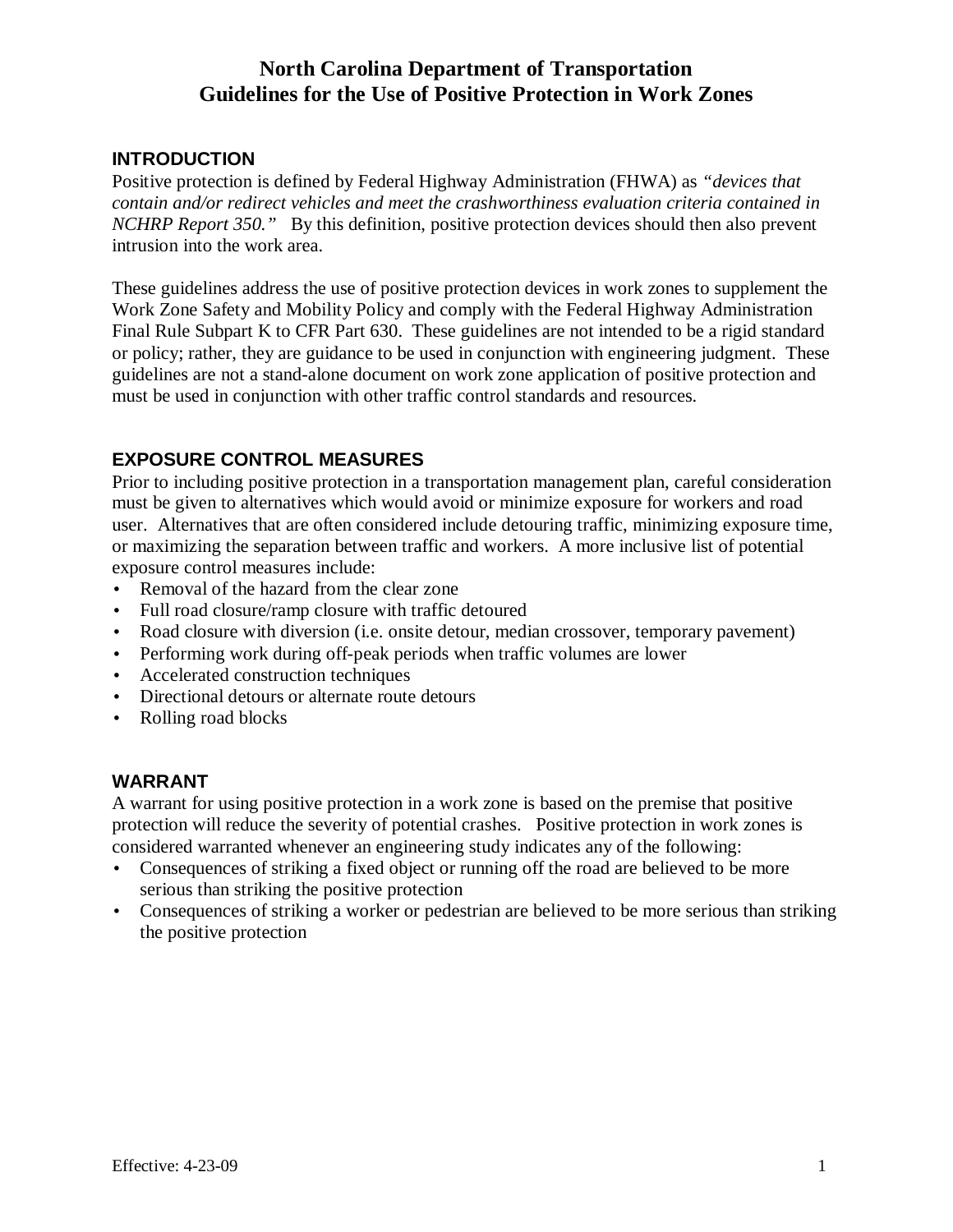# **TYPICAL APPLICATION**

The following provides a list of areas where positive protection has been used in the past. However, this list is intended to provide guidance and should not be used in place of performing an engineering study.

- Objects that are within the clear zone such as:
	- Temporary shoring locations
	- Bridge piers
	- Overhead sign supports including foundations
	- Staged pipe or culvert construction
	- Stored construction material or equipment
	- Pavement edge drop offs
	- Non-transversable slope or steep/rough embankments within the clear zone
- Staged bridge construction
- Worker's or pedestrian safety is at risk due to the proximity of work to travel lanes
- Separation of opposing traffic

## **ENGINEERING STUDY AND ANALYSIS**

An Engineering Study is a process which will integrate data, analysis, judgment, and creativity to determine the best strategy for a given scenario. An Engineering Study does not take the place of good engineering judgment, but should be used in conjunction with engineering judgment to guide the decision making process. It is most important to understand that one individual factor can not independently determine if positive protection is needed. Considering all the factors will provide the fundamental information for the designer to analyze if an individual operation warrants the need for positive protection.

The Engineering Study performed to determine the need for positive protection shall take into consideration clear zone distances, roadway geometry, anticipated construction year traffic volumes, traffic speeds, roadside geometry, workers safety, pedestrian safety, etc. The following describes in more detail how these areas of concern are considered.

## **1. PRIMARY FACTORS TO CONSIDER**

#### **A. Clear Zone Distances**

The *2002 Roadside Design Guide* (RDG) defines the principles of clear zone. Objects outside the clear zone will generally not require positive protection. A designer must determine if a fixed object or worker will be within this lateral distance from the travel way. Clear zones can be determined using Figure 3.1b or Chart 3.1 from the *RDG*.

Chapter 9 of the *RDG* provides information specifically for work zones. Table 9.1 provides example work zone clear zones. This table can be considered, using good engineering judgment, when evaluating the need for positive protection.

The lateral distance from the travel way to a drop off or embankment could affect the need for positive protection. The height of a fill section is related to the slope a vehicle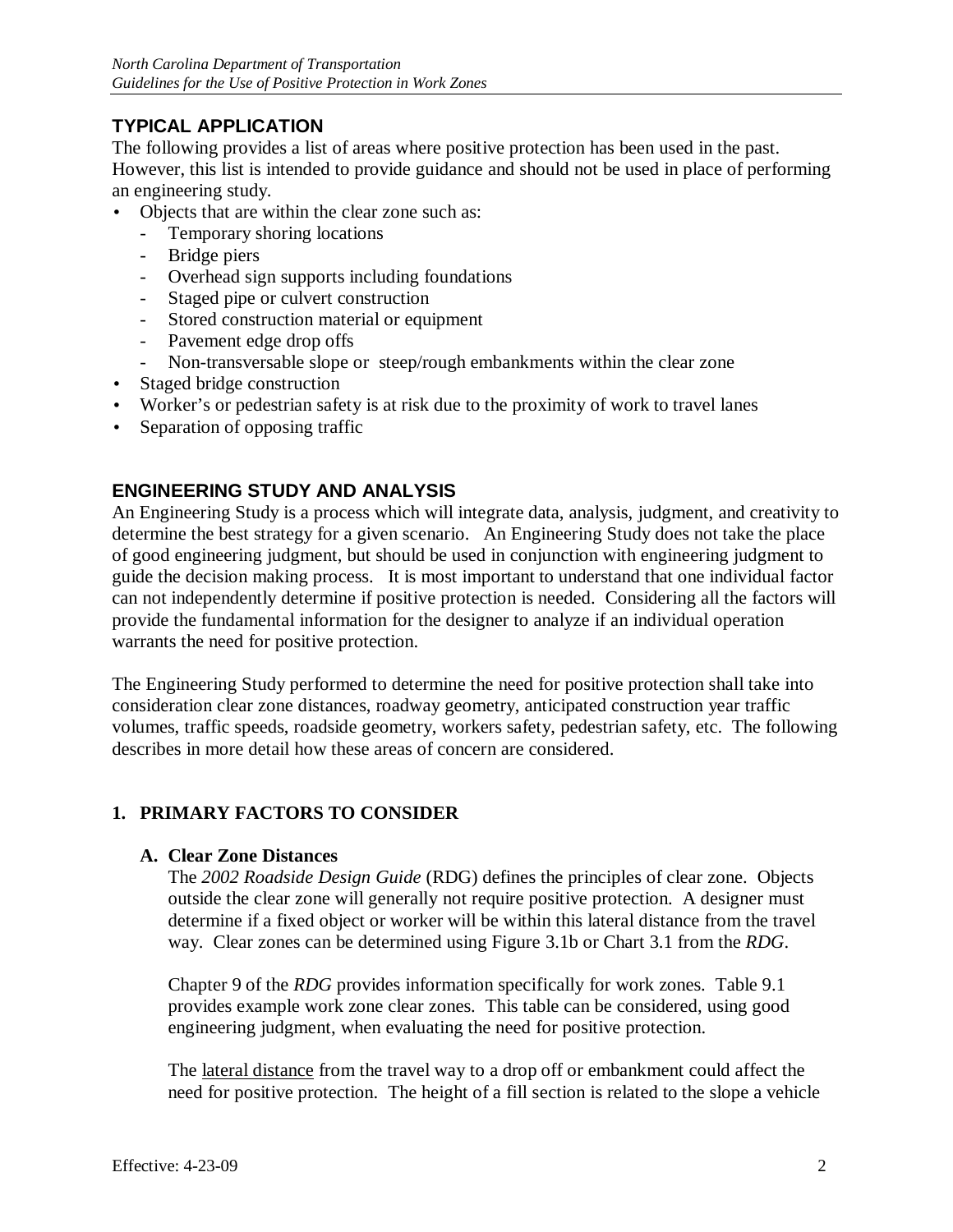would have to travel toward the obstacle. Figure 5.1b of the *RDG* helps to determine if positive protection is needed for a given fill height.

#### **B. Roadside Geometry**

The depth and slope of the drop off or an embankment (roadside geometry) is an important factor to consider and will affect the decision to use positive protection.

• *Pavement Edge Drop off*

 "Safety in Construction Zones Where Pavement Edges and Drop-Offs Exist", shown in the appendix as Figure 16, provides guidance on a correlation between the depth of a drop off, the distance the drop off is from the travel lane, and the roadside slope.

The Center for Transportation Research and Education (CTRE) in Iowa summarized the other state's drop-off criteria shown in the appendix from "Traffic Control Strategies in Work Zones with Edge Drop-Offs"

• *Embankment*

Figure 5.2b of the *Roadside Design Guide*, shown in the appendix indicates the relationship between the roadside slope, the height of an embankment and the traffic volume.

## **C. Anticipated Traffic Volumes**

For best analysis, the construction year traffic volumes would provide a more realistic "anticipated" traffic volume than the current or the design year volumes. When analyzing the traffic volumes, the traffic mix should be considered. This includes the percent of truck traffic as well as motorists unfamiliar with area including seasonal tourists or for special events.

With higher traffic volumes, night work is often used as an exposure control measure. Night work may present unique challenges that must be taken into account such as, increased speeds, glare from portable lighting, driver's impaired visibility, and possible increase of inattentive drivers. Nightly installation and removal of positive protection devices will increase time and traffic exposure and may offset any advantage associated with the use of positive protection, except in cases where it can be installed and left in place for extended periods. These items need to be considered prior to requiring night work.

Higher volumes increase the risk to road users and roadway workers. Therefore, positive protection will more likely be used in locations with higher volumes.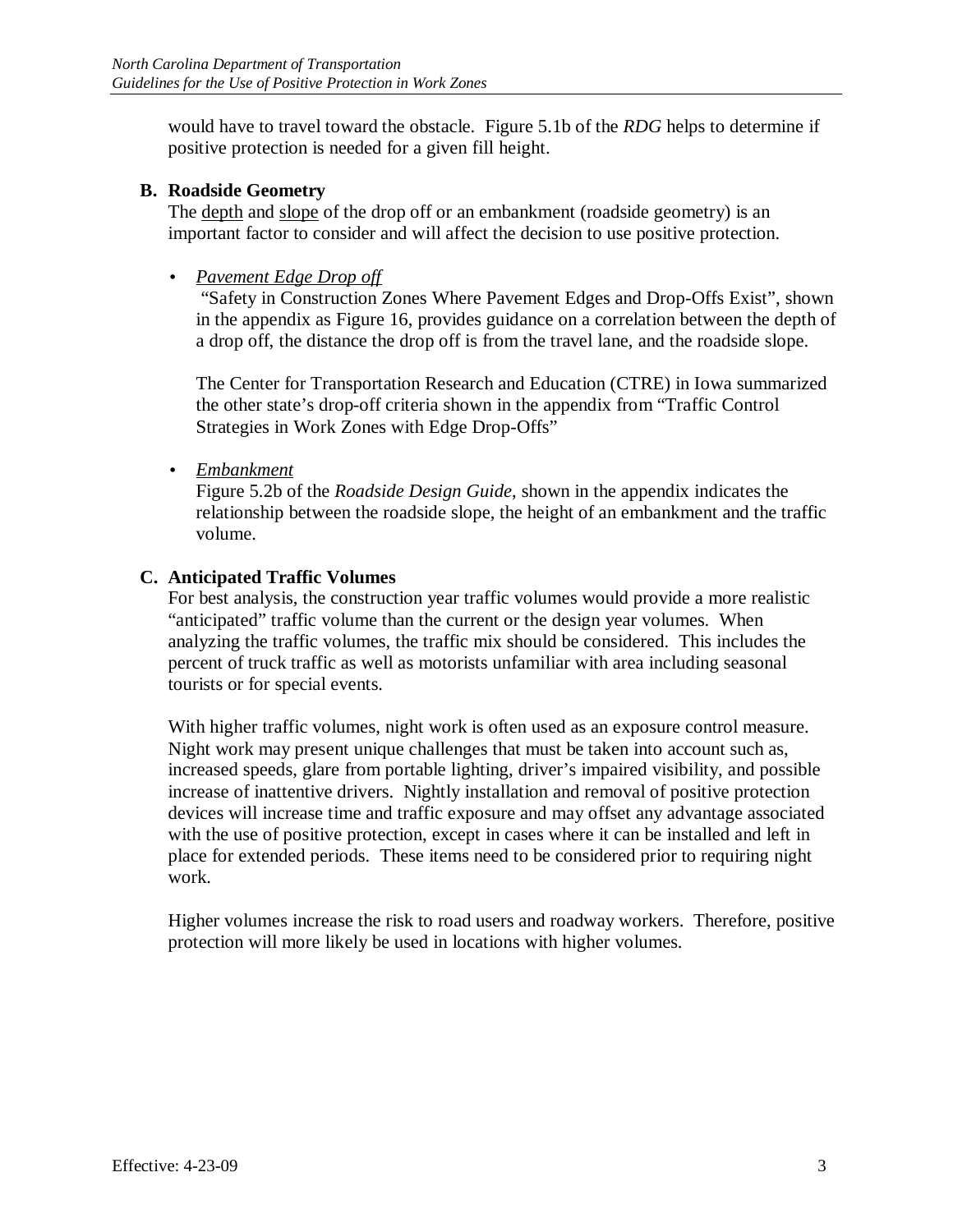## **D. Traffic speeds**

For best analysis, the prevailing speed provides a more realistic speed than the speed limit or design speed for the roadway. If a speed study is available, use the  $85<sup>th</sup>$ percentile speed. The higher the speed the more likely positive protection will be needed.

## **E. Roadway Geometry**

The geometry of the roadway may affect the site distance for motorists, especially at entrance ramps. If the construction operation is on the outside curve of a road, the clear zone distance may be affected. Table 3.2 of the *RDG* provides adjustment factor for the clear zone. This data considers ADT, speed, and the roadway geometry. The tighter the curve, the more clear zone distance needed.

## **F. Duration**

Duration is the length of time the hazard potentially requiring positive protection will be present. A designer must consider the exposure time associated with completing the operation versus the risk of installing the positive protection. In addition, the percent increase in duration must be considered when the installation of the barrier is included in the operation. If the duration to install the positive protection is longer than the construction operation itself, then positive protection may not be justified.

"Safety in Construction Zones Where Pavement Edges and Drop-Offs Exist" provides a figure to determine when temporary barrier may be justified to shield a drop-off as it relates to the ADT and duration/ exposure time of the drop off condition. This is shown in the appendix as Figure 16.

# **2. SPECIAL FACTORS TO CONSIDER**

## **A. Worker's Safety**

Where worker's exposure to traffic cannot be adequately managed through the application of an exposure control measure, positive protection should be considered. Consider positive protection in situations that place workers at increased risk from motorized traffic. Consideration must be given to an increase in worker's exposure during the installation and anchorage of positive protection.

## **B. Pedestrian Safety**

Positive protection should be considered if there is a high potential for vehicle intrusion into pedestrian paths.

# **C. Separating Opposing Traffic**

Positive separation should be considered in situations where multilane divided facilities are temporarily shifted to a 2 lane 2 way traffic pattern for periods lasting longer than three days. Conditions that may influence the decision to use positive protection would be high speed facilities, narrowed lanes, and high traffic volumes.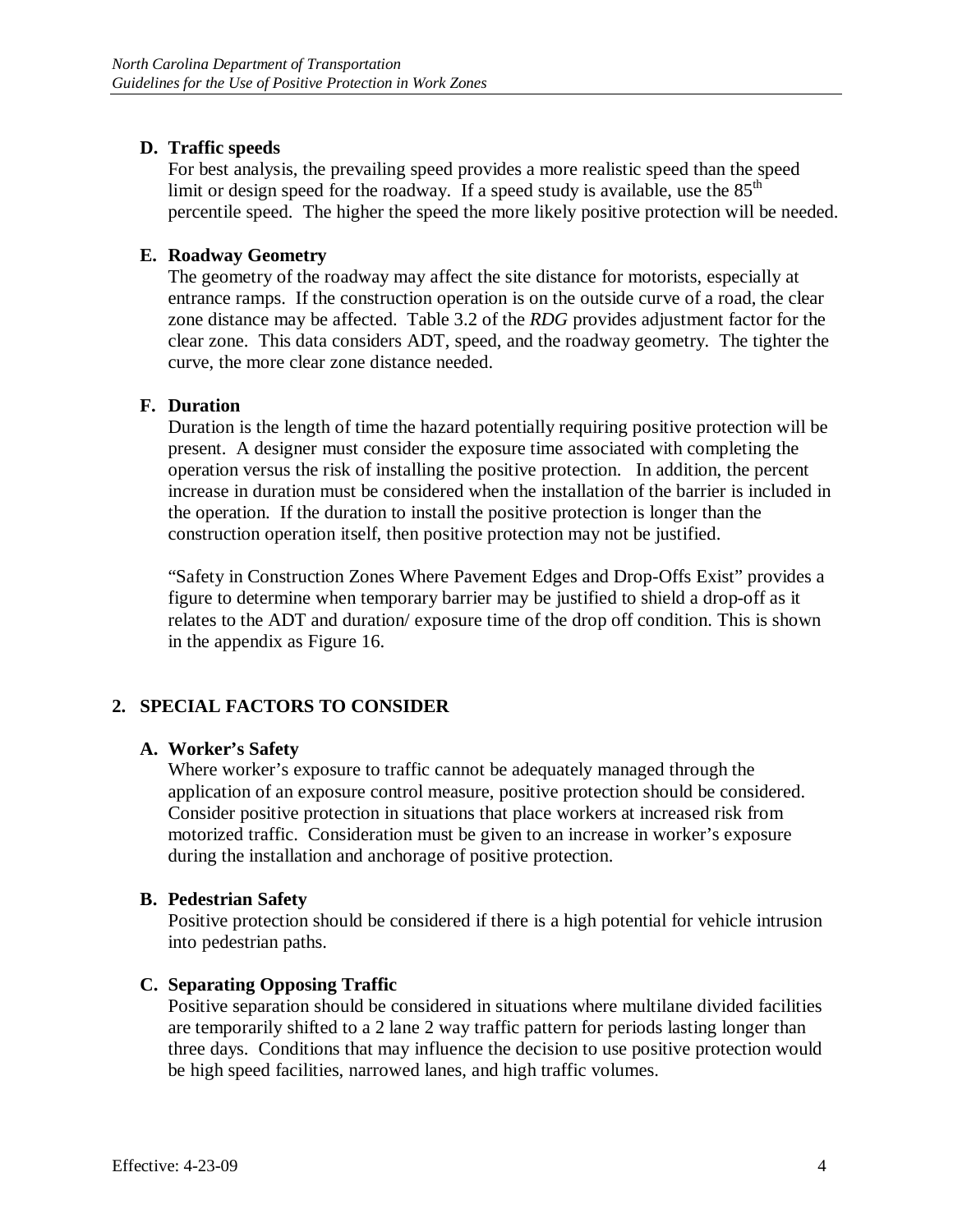# **3. SECONDARY FACTORS TO CONSIDER**

While the primary factors to consider are the driving force in the decision to use positive protection, secondary factors should not be dismissed especially in situations where a clear decision is not evident. The following are a list of secondary factors that may influence the decision to use positive protection:

- Crash History. Crash history of the area prior to construction lessons learned from the crash history of previous work zone projects may be helpful in determining the need for positive protection. The Traffic Safety Unit is a good resource to help identify any potential areas of concern.
- Impacts on Project Cost and Duration. Positive protection will have an impact on the overall project duration and cost.
- Impacts on available lane widths. Restricted lane widths due to the use of positive protection may affect mobility for road users and the contractor. Consideration must be given to wide loads and equipment requirements to complete the work.
- Roadway Classification. The roadway classification is indicative of the characteristics of the road. Characteristics that may have an affect on the decision to use positive protection may include, speed, access, rural vs. urban, etc.
- Work Area Restrictions. Access to and from the work area for the delivery of materials and equipment should be considered. In addition, consideration should be given to the area needed for storage of equipment and materials and the area needed for equipment operation.
- Bridge Construction. Positive protection could affect the weight posting of the bridge for overweight vehicles. In addition, the ability to anchor positive protection to an existing bridge may be limited.

# **CONCLUSION**

In conclusion, there are great benefits to using positive protection in appropriate situations. Positive protection techniques, when properly implemented, can help improve safety for workers and the motoring public. However, careful evaluation needs to be exercised before installing positive protection. The decision to use positive protection should be based on the best overall management of safety, mobility, constructability, cost, and overall project duration. These guidelines are meant to be coupled with engineering judgment in determining the use of positive protection.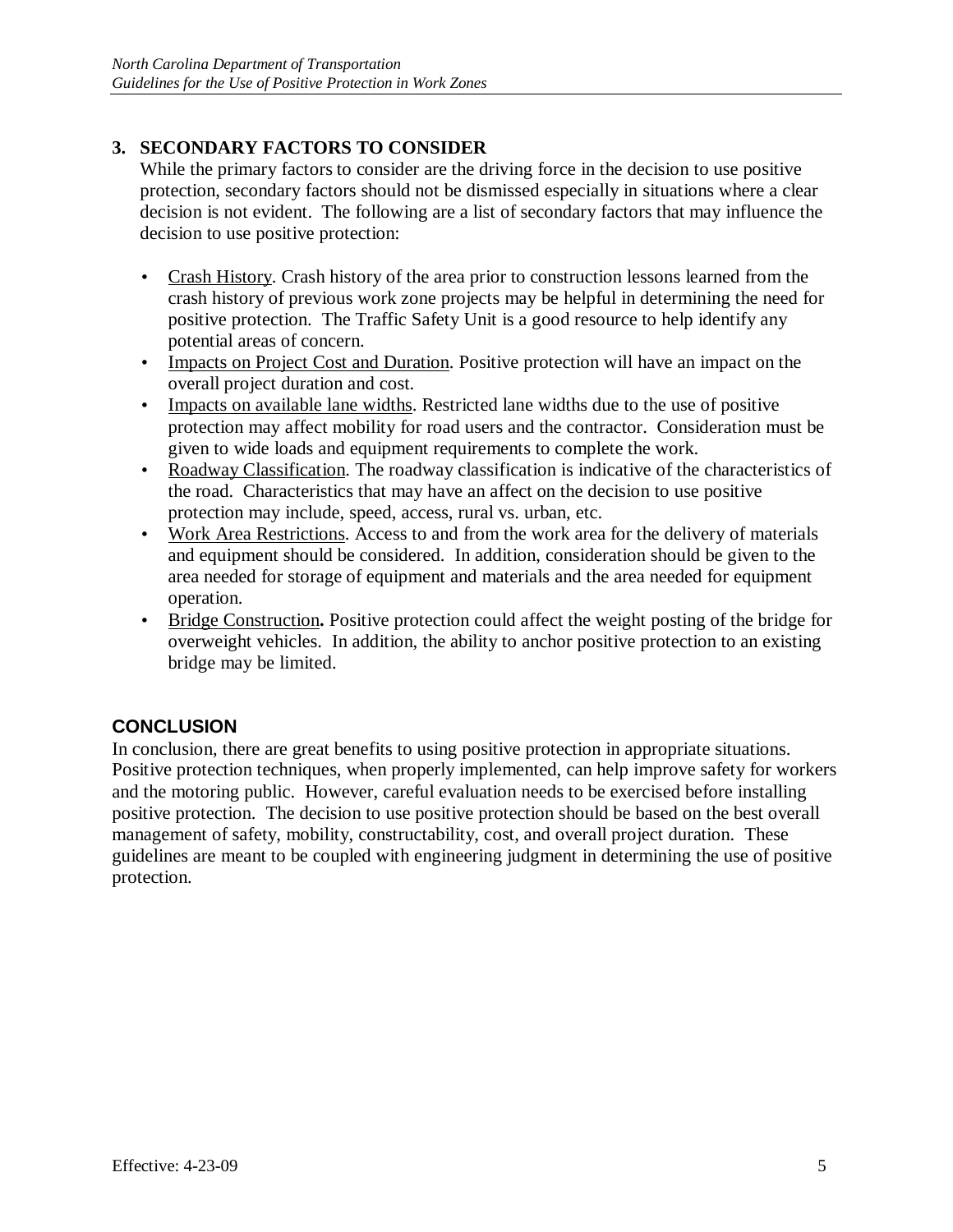**APPENDIX A Graphs and Charts**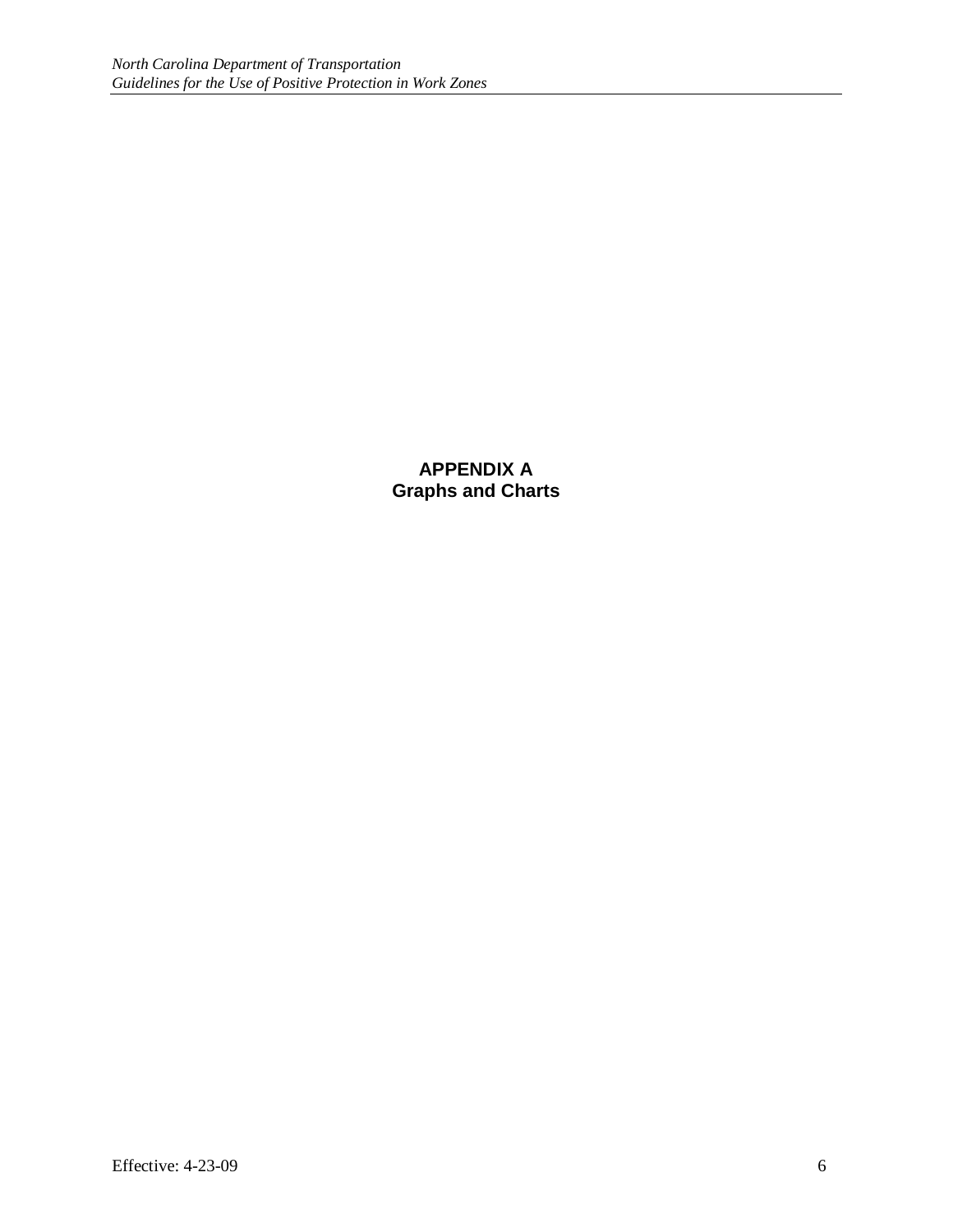# **Figure 3.1b Clear-zone distance curves**

Roadside Design Guide p. 3-4

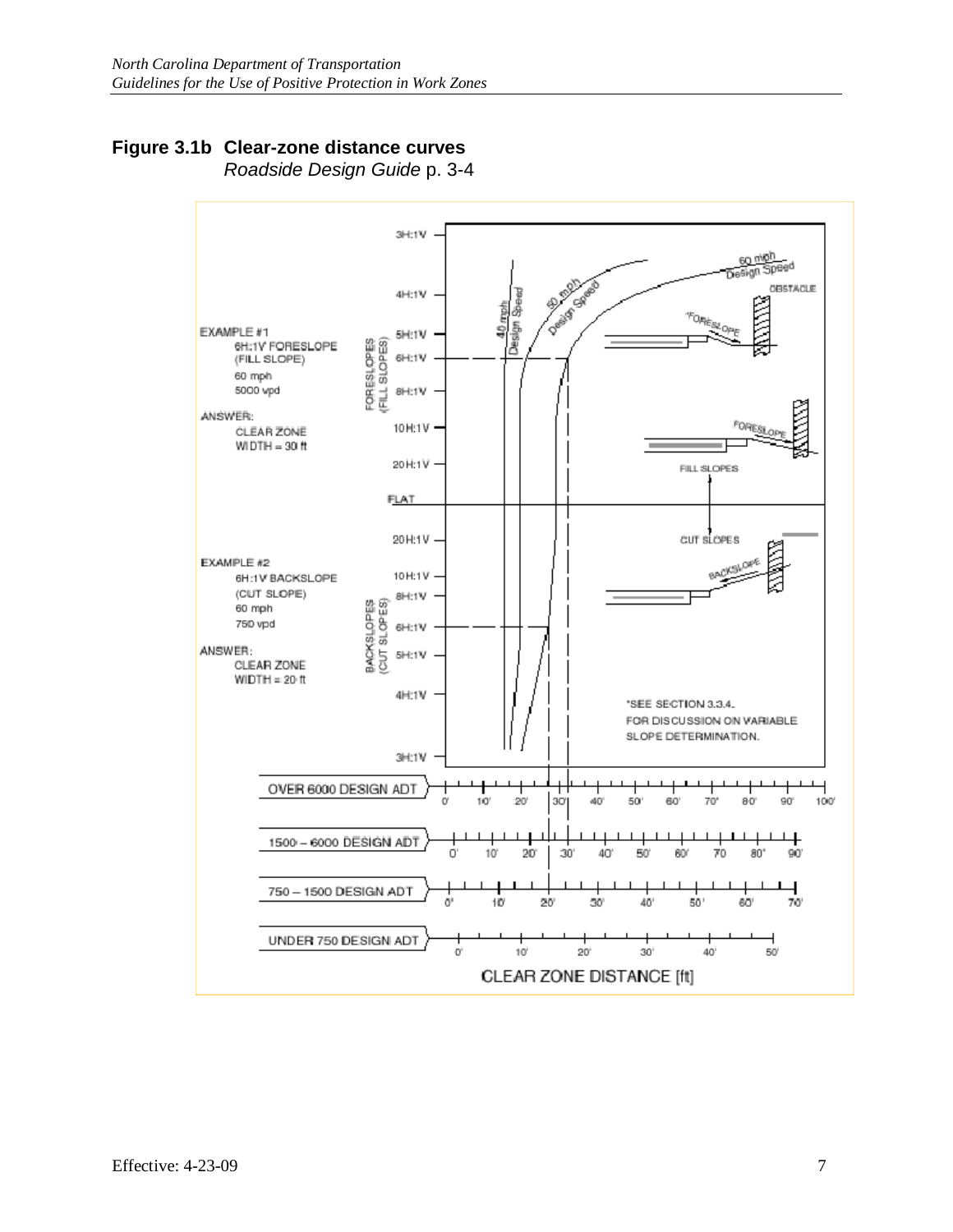#### **Table 3.1 Clear-zone distance in feet from edge of through traveled way** Roadside Design Guide p. 3-6

| [U.S. Customary Units] |                        |                   |                        |                 |                   |           |            |
|------------------------|------------------------|-------------------|------------------------|-----------------|-------------------|-----------|------------|
|                        |                        | <b>FORESLOPES</b> |                        |                 | <b>BACKSLOPES</b> |           |            |
| <b>DESIGN</b><br>SPEED | DESIGN<br>$_{\rm ADT}$ | 1V:6H             | 1V:5H TO               | 1V:3H           | 1V:3H             | 1V:5H TO  | 1V:6H      |
|                        |                        | of flatter        | 1V:4H                  |                 |                   | 1V:4H     | or Flatter |
| $40$ mph               | <b>UNDER 750</b>       | $7 - 10$          | $7 - 10$               | $8 - 8$         | $7 - 10$          | $7 - 10$  | $7 - 10$   |
| $_{\rm {OT}}$          | $750 - 1500$           | $10 - 12$         | $12 - 14$              | 37.8            | $10 - 12$         | $10 - 12$ | $10 - 12$  |
| less                   | $1500 - 6000$          | $12 - 14$         | $14 - 16$              | 818             | $12 - 14$         | $12 - 14$ | $12 - 14$  |
|                        | <b>OVER 6000</b>       | $14 - 16$         | $16 - 18$              | 818             | $14 - 16$         | $14 - 16$ | $14 - 16$  |
| $45 - 50$              | UNDER 750              | $10 - 12$         | $12 - 14$              | 378             | $8 - 10$          | $8 - 10$  | $10 - 12$  |
| mph                    | $750 - 1500$           | $12 - 14$         | $16 - 20$              | 818             | $10 - 12$         | $12 - 14$ | $14 - 16$  |
|                        | $1500 - 6000$          | $16 - 18$         | $20 - 26$              | 818             | $12 - 14$         | $14 - 16$ | $16 - 18$  |
|                        | <b>OVER 6000</b>       | $18 - 20$         | $24 - 28$              | 818             | $14 - 16$         | $18 - 20$ | $20 - 22$  |
| $55$ mph               | <b>UNDER 750</b>       | $12 - 14$         | $14 - 18$              | 3:8             | $8 - 10$          | $10 - 12$ | $10 - 12$  |
|                        | $750 - 1500$           | $16 - 18$         | $20 - 24$              | 3:8             | $10 - 12$         | $14 - 16$ | $16 - 18$  |
|                        | $1500 - 6000$          | $20 - 22$         | $24 - 30$              | 30.8            | $14 - 16$         | $16 - 18$ | $20 - 22$  |
|                        | <b>OVER 6000</b>       | $22 - 24$         | $26 - 32.$ *           | 818             | $16 - 18$         | $20 - 22$ | $22 - 24$  |
| $60$ mph               | UNDER 750              | $16 - 18$         | $20 - 24$              | 記名              | $10 - 12$         | $12 - 14$ | $14 - 16$  |
|                        | $750 - 1500$           | $20 - 24$         | $26 - 32$ *            | $\frac{1}{2}$ : | $12 - 14$         | $16 - 18$ | $20 - 22$  |
|                        | $1500 - 6000$          | $26 - 30$         | $32 - 40$ *            | 37.8            | $14 - 18$         | $18 - 22$ | $24 - 26$  |
|                        | <b>OVER 6000</b>       | $30 - 32$ *       | $36 - 44$ *            | 30.8            | $20 - 22$         | $24 - 26$ | $26 - 28$  |
| $65 - 70$              | UNDER 750              | $18 - 20$         | $20 - 26$              | 818             | $10 - 12$         | $14 - 16$ | $14 - 16$  |
| mph                    | $750 - 1500$           | $24 - 26$         | $28 - 36$ *            | 37.8            | $12 - 16$         | $18 - 20$ | $20 - 22$  |
|                        | $1500 - 6000$          | $28 - 32$ *       | $34 - 42$ <sup>*</sup> | $8 - 8$         | $16 - 20$         | $22 - 24$ | $26 = 28$  |
|                        | <b>OVER 6000</b>       | $30 - 34$ *       | $38 - 46$ <sup>*</sup> | 新春              | $22 - 24$         | $26 - 30$ | $28 - 30$  |

\* Where a site specific investigation indicates a high probability of continuing crashes, or such occurrences are indicated by crash history, the designer may provide clear-zone distances greater than the clear-zone shown in Table 3.1. Clear zones may be limited to 30 ft for practicality and to provide a consistent roadway template if previous experience with similar projects or designs indicates satisfactory performance.

\*\* Since recovery is less likely on the unshielded, traversable 1V:3H slopes, fixed objects should not be present in the vicinity of the toe of these slopes. Recovery of high-speed vehicles that encroach beyond the edge of the shoulder may be expected to occur beyond the toe of slope. Determination of the width of the recovery area at the toe of slope should take into consideration right-of-way availability, environmental concerns, economic factors, safety needs, and crash histories. Also, the distance between the edge of the through traveled lane and the beginning of the 1V:3H slope should influence the recovery area provided at the toe of slope. While the application may be limited by several factors, the foreshope parameters which may enter into determining a maximum desirable recovery area are illustrated in Figure 3.2.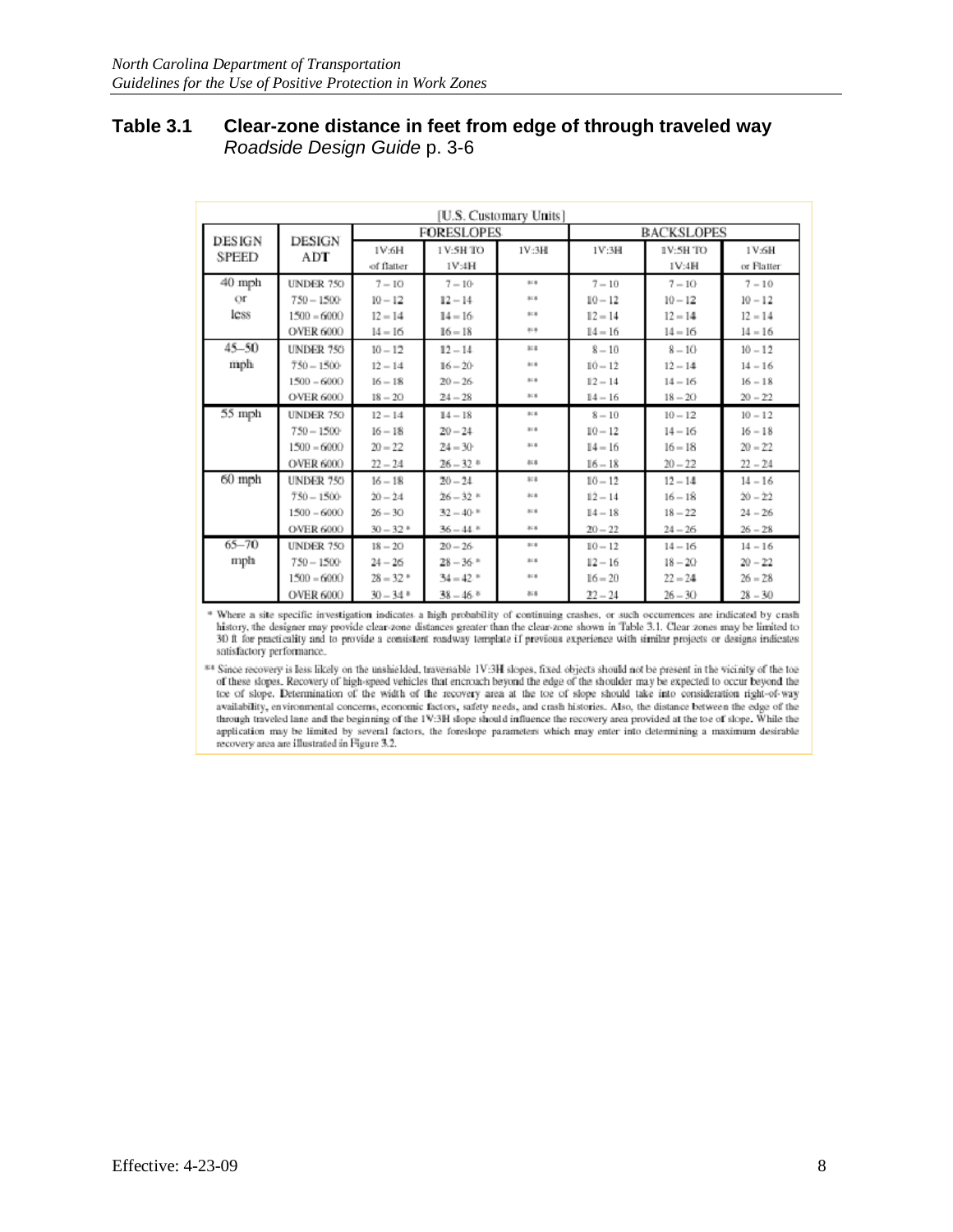# **Table 3.2 Horizontal Curve Adjustments**

Roadside Design Guide p. 3-7

| <b>RADIUS</b> | DESIGN SPEED [mph] |                                 |                                                                                                                                                                                                                                                                                                                                                                                                                                                                            |                          |                          |                                 |                          |
|---------------|--------------------|---------------------------------|----------------------------------------------------------------------------------------------------------------------------------------------------------------------------------------------------------------------------------------------------------------------------------------------------------------------------------------------------------------------------------------------------------------------------------------------------------------------------|--------------------------|--------------------------|---------------------------------|--------------------------|
| [ft]          | 40                 | 45                              | 50-                                                                                                                                                                                                                                                                                                                                                                                                                                                                        | 55                       | 60                       | 65.                             | 70                       |
| 2860          | 1.1                | 1.1                             | 1.1                                                                                                                                                                                                                                                                                                                                                                                                                                                                        | 1.2                      | 1.2                      | 1.2                             | 1.3                      |
| 2290          | 1.1                | 1.1                             | 1.2                                                                                                                                                                                                                                                                                                                                                                                                                                                                        | 1.2                      | 1.2                      | 1.3                             | 1.3                      |
| 1910          | 1.1                | $1.2 -$                         | 1.2                                                                                                                                                                                                                                                                                                                                                                                                                                                                        | 1.2                      | 1.3                      | 1.3                             | 1.4                      |
| 1640          | 1.1                | 1.2.                            | $1.2\,$                                                                                                                                                                                                                                                                                                                                                                                                                                                                    | 1.3                      | 1.3                      | 1.4                             | 1.5                      |
| 1430          | 1.2                | $1.2 -$                         | 1.3                                                                                                                                                                                                                                                                                                                                                                                                                                                                        | 1.3                      | 1.4                      | 1.4                             |                          |
| 1270          | 1.2                | $1.2 -$                         | 1.3                                                                                                                                                                                                                                                                                                                                                                                                                                                                        | 1.3                      | 1.4                      | 1.5                             |                          |
| 1150          | 1.2                | $1.2 -$                         | 1.3                                                                                                                                                                                                                                                                                                                                                                                                                                                                        | 1.4                      | 1.5                      | $\qquad \qquad$                 |                          |
| 950           | 1.2                | 1.3                             | 1.4                                                                                                                                                                                                                                                                                                                                                                                                                                                                        | 1.5                      | 1.5                      | $\overline{\phantom{a}}$        |                          |
| 820           | 1.3                | 1.3                             | 1.4                                                                                                                                                                                                                                                                                                                                                                                                                                                                        | 1.5                      |                          |                                 | _                        |
| 720           | 1.3                | 1.4                             | 1.5                                                                                                                                                                                                                                                                                                                                                                                                                                                                        | $\overline{\phantom{a}}$ | $\qquad \qquad$          | $\overline{\phantom{a}}$        | $\overline{\phantom{a}}$ |
| 640           | 1.3                | 1.4                             | 1.5                                                                                                                                                                                                                                                                                                                                                                                                                                                                        | $\overline{\phantom{a}}$ | $\overline{\phantom{a}}$ |                                 | __                       |
| 570           | 1.4                | 1.5                             | $\frac{1}{2} \left( \frac{1}{2} \right) \left( \frac{1}{2} \right) \left( \frac{1}{2} \right) \left( \frac{1}{2} \right) \left( \frac{1}{2} \right) \left( \frac{1}{2} \right) \left( \frac{1}{2} \right) \left( \frac{1}{2} \right) \left( \frac{1}{2} \right) \left( \frac{1}{2} \right) \left( \frac{1}{2} \right) \left( \frac{1}{2} \right) \left( \frac{1}{2} \right) \left( \frac{1}{2} \right) \left( \frac{1}{2} \right) \left( \frac{1}{2} \right) \left( \frac$ |                          |                          |                                 |                          |
| 380           | 1.5                | $\hspace{0.1mm}-\hspace{0.1mm}$ | $\overline{\phantom{a}}$                                                                                                                                                                                                                                                                                                                                                                                                                                                   | $\hspace{0.05cm}$        | $\overline{\phantom{a}}$ | $\hspace{0.1mm}-\hspace{0.1mm}$ | $\qquad \qquad$          |

| $K_{cx}$ (Curve Correction Factor) [U.S. Customary Units] |  |  |
|-----------------------------------------------------------|--|--|
|                                                           |  |  |

$$
CZ_C = (L_C) (K_{CZ})
$$

Where:

 $CZ_C$  = clear zone on outside of curvature, meters [feet]

 $L_c$  = clear-zone distance, meters [feet] (Figure 3.1 or

Table  $3.1$ )

 $K<sub>CZ</sub>$  = curve correction factor

Note: The clear-zone correction factor is applied to the outside of curves only. Curves flatter than 900 m [2860 ft] do not require an adjusted clear zone.

## **Table 9.1 Example of clear-zone widths for work zones**  Roadside Design Guide p. 9-2

| Speed (km/h) | Widths (m) | Speed [mph] | Widths [ft] |
|--------------|------------|-------------|-------------|
| $100 - 110$  | 9          | $[60 - 70]$ | [30]        |
| 90.          | 7          | [55]        | [23]        |
| $70 - 80$    | 5          | $[45 - 50]$ | $[16]$      |
| $50 - 60$    |            | $[30 - 40]$ | [13]        |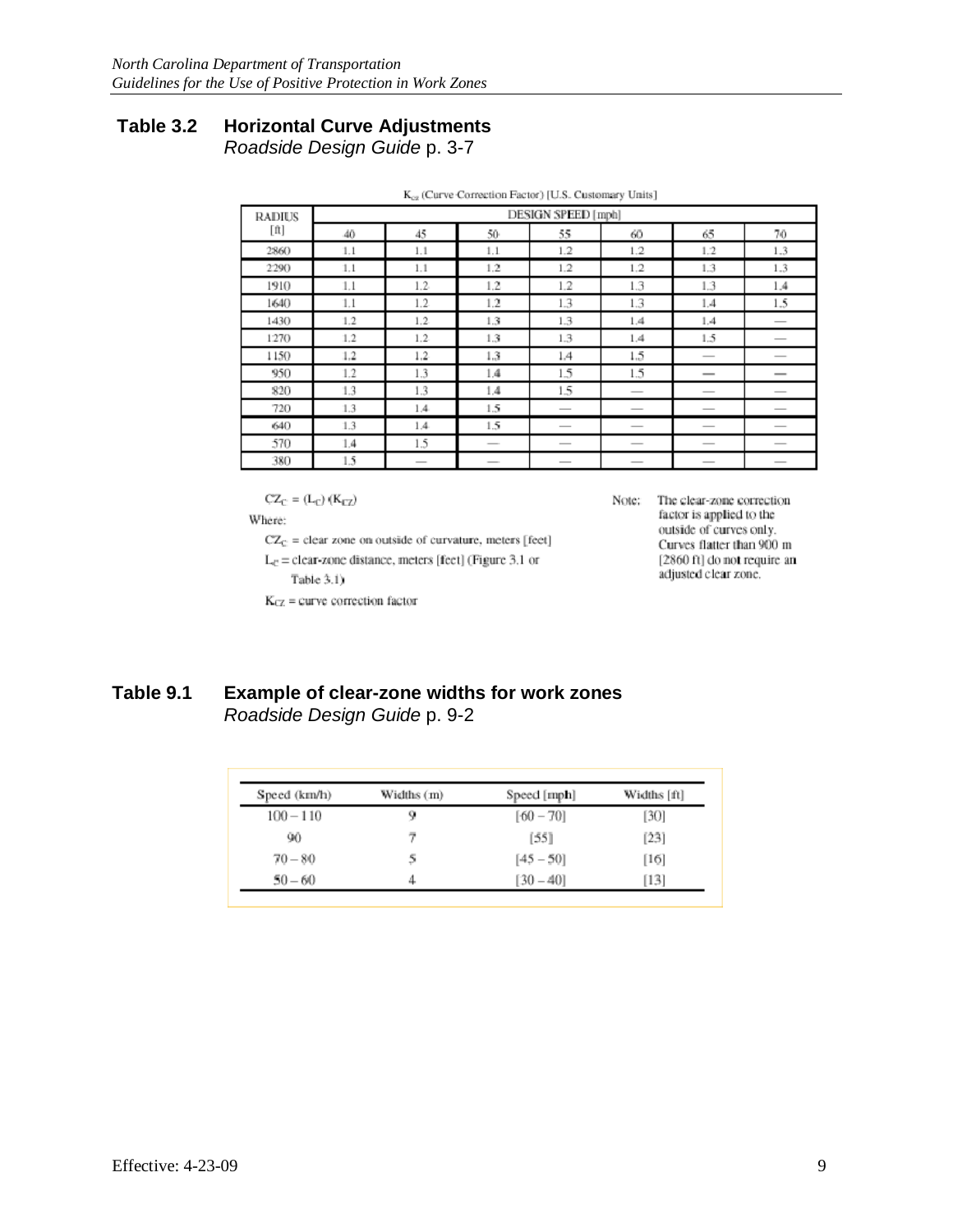## **Figure 5.1b Comparative risk warrants for embankments** Roadside Design Guide p. 5-4

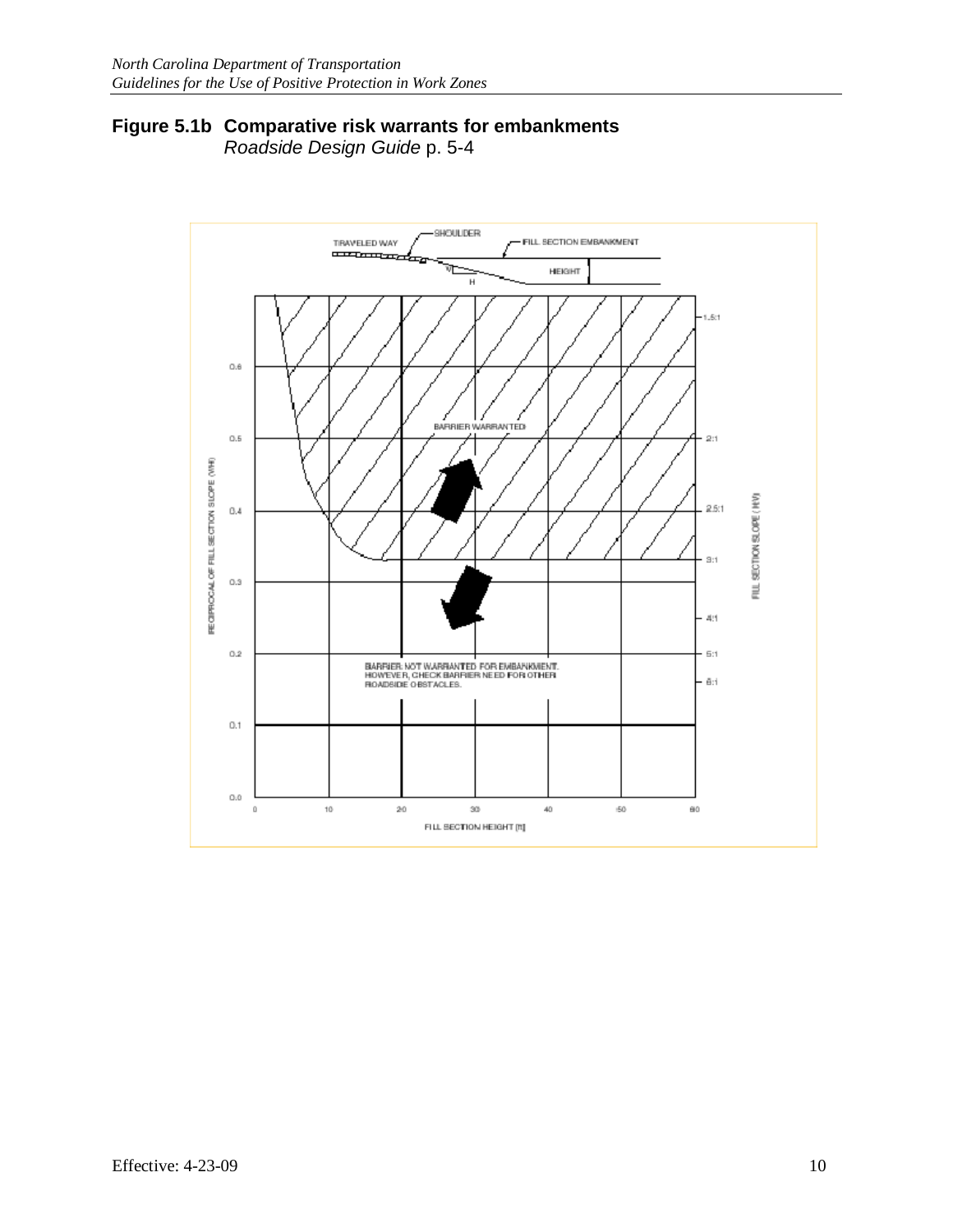## **Figure 5.2b Example design chart for embankment warrants based on fill height, slope, and traffic volume** Roadside Design Guide p. 5-6

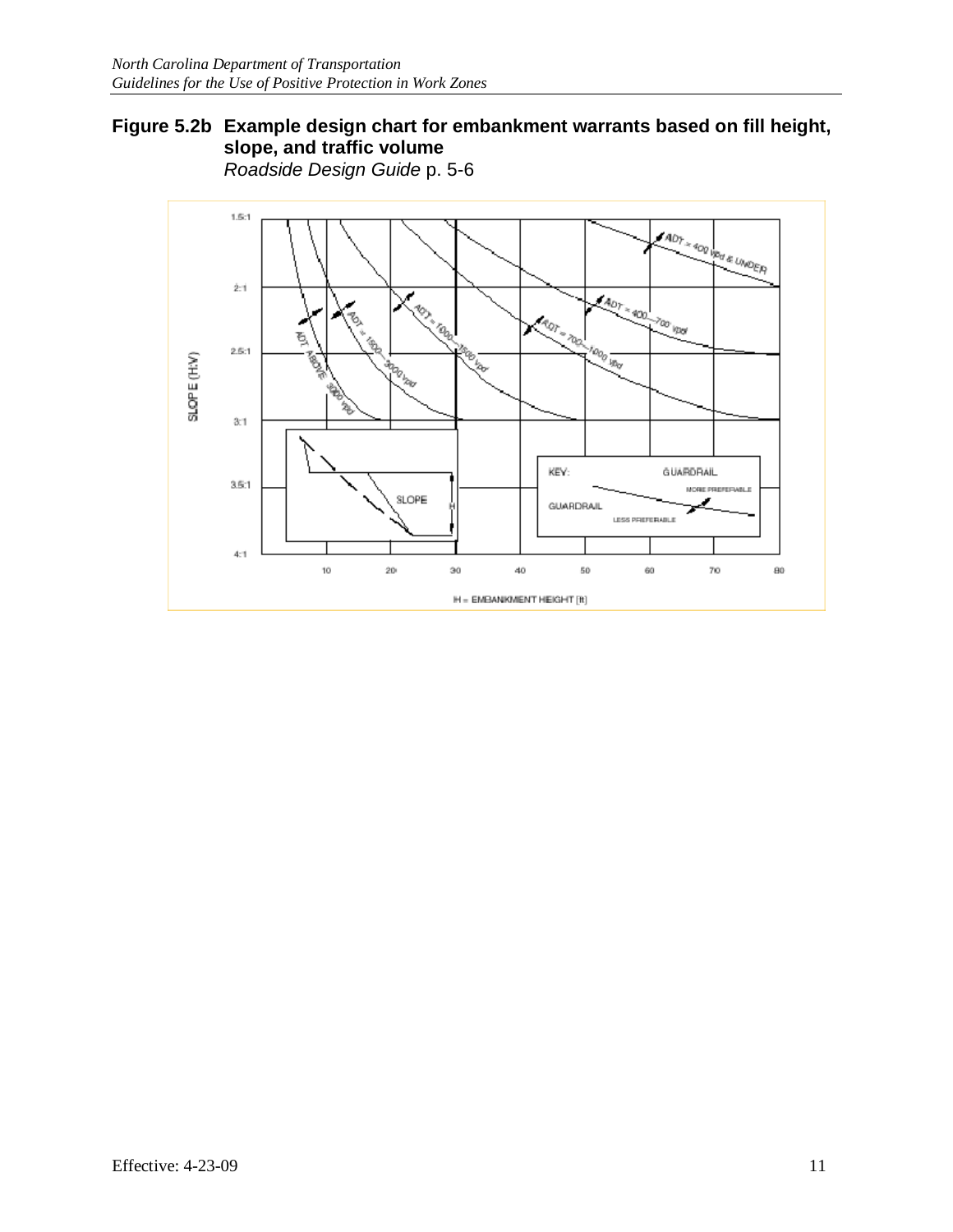# **Figure 16 Definition of Treatment Zones and Treatment Selection Guidelines for Various Edge Conditions**

Traffic Control Strategies in Work Zones with Edge Drop-offs p. 38



Check indications for positive barrier. Where positive barrier is not indicated, the treatment shown above for zone B may be used after consideration of all other applicable factors.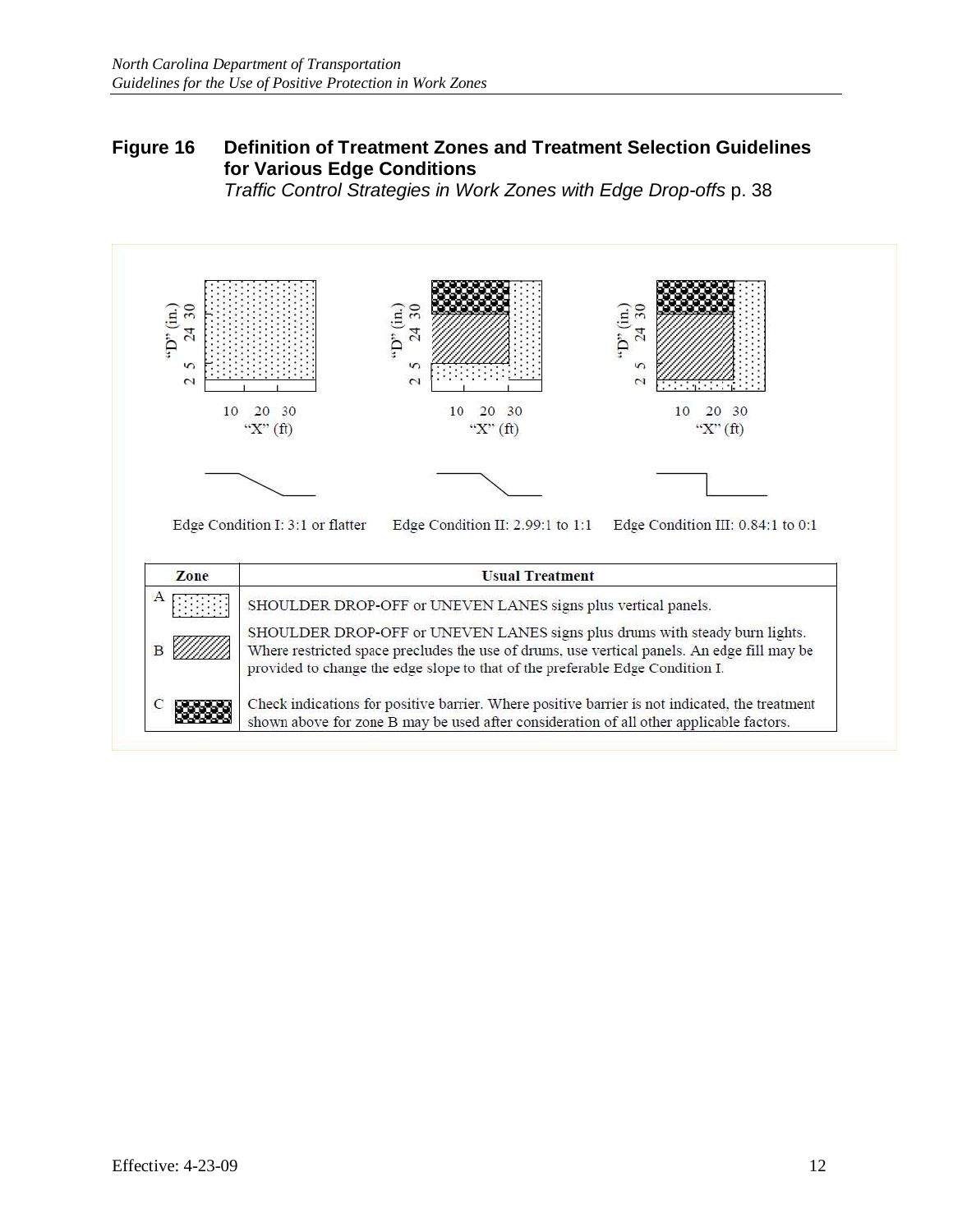## **Figure 17 Conditions Indicating Use of Positive Protection**  Traffic Control Strategies in Work Zones with Edge Drop-offs p. 39



- (generally two adjacent lanes) of the edge dropoff condition and, T is the duration time in years of the dropoff condition.
- 2) Primarily applicable to high speed conditions only.
- 3) Barrel Mounted Guard Fence may be used in lieu of CTB where speeds of 45 mph or less and impacting angles of 15 degrees or less are anticipated.
- 4) An approved end treatment should be provided for any positive barrier end located within a lateral offset of 20' from the edge of the travel lane.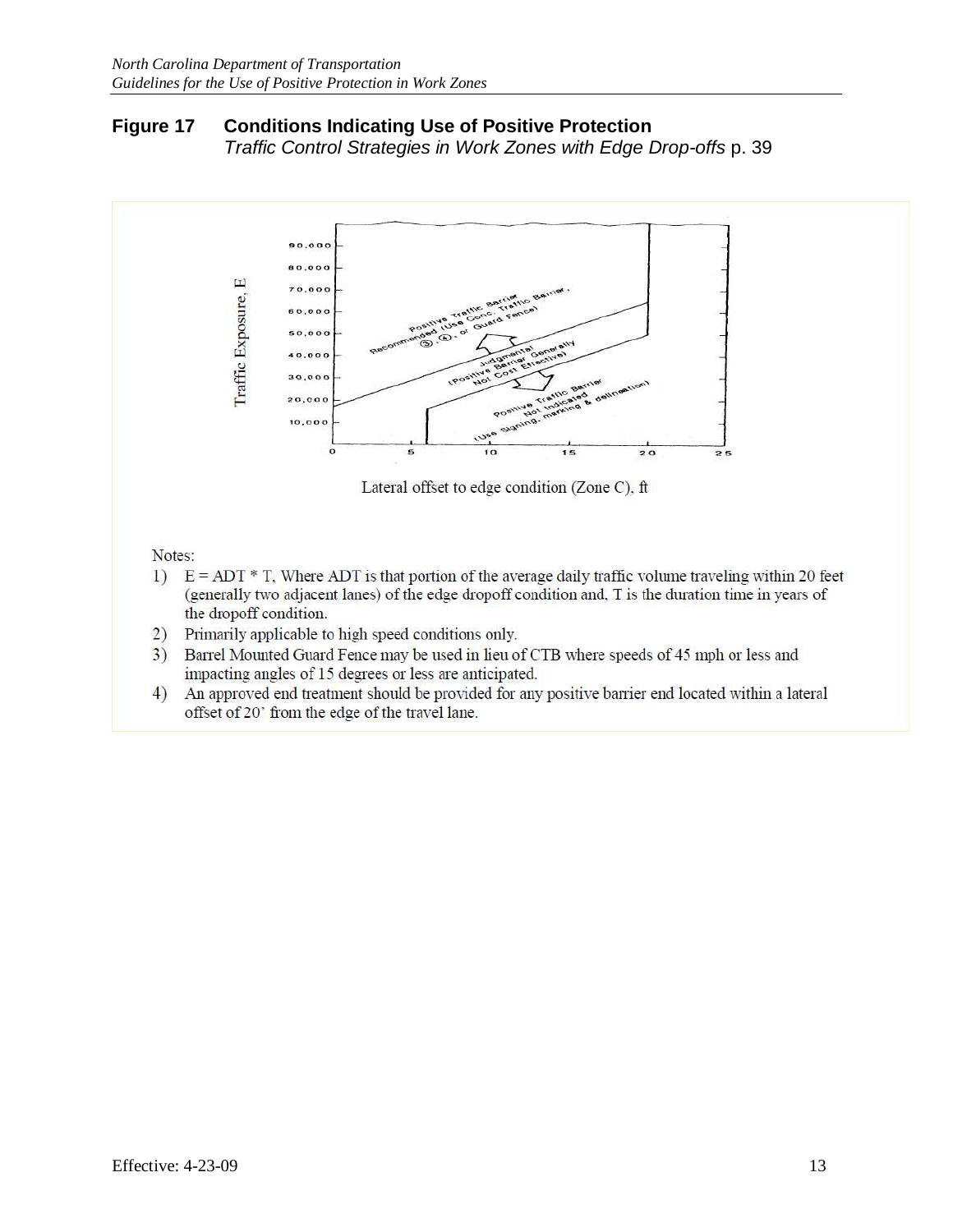# **Table 17 Typical Criteria for Consideration for Temporary Traffic Positive Protection**

Traffic Control Strategies in Work Zones with Edge Drop-offs p. 76

| <b>State</b>  | Criteria                                                                       |
|---------------|--------------------------------------------------------------------------------|
| Iowa          | Drop-off depth $> 10$ inches, located within 10 feet of travel way             |
|               | (informal)                                                                     |
| Arkansas      | Drop-off depth $> 5$ feet                                                      |
| California    | Drop-off depth $> 6$ inches, located within 8 feet of travel way; special      |
|               | engineering consideration for all drop-offs $> 2.5$ feet                       |
| Florida       | Drop-off depth $> 3$ inches, located within 12 feet, project duration $> 1$    |
|               | day                                                                            |
| Minnesota     | Optional for drop-off depth $>$ 4 inches, if no wedge, located adjacent to     |
|               | travel way, speed $>$ 30 mph, project duration $>$ 3 days, length $<$ 50 feet; |
|               | if 12 inches, recommended                                                      |
| Missouri      | Alternative for use with lane closures when drop-off depth $> 2$ inches        |
| Montana       | Drop-off located within 30 feet of travel way, if no wedge provided,           |
|               | exposures exceeding 48 hours, spacing factor $<$ 20 feet by formula)           |
| New York      | Drop-off depth > 2 feet, speed limit > 45 mph, $AADT \ge 7500$ , project       |
|               | duration $\geq 60$ days                                                        |
| North Dakota  | Drop-off depth $> 5$ inches located between travel lanes, drop-offs depth      |
|               | $> 12$ inches, located adjacent to travel way, speed limit $> 30$ mph,         |
|               | project duration $> 7$ days, project length $> 50$ feet.                       |
| Ohio          | Drop-off depth > 5 inches located between travel lanes, drop-off depth         |
|               | > 2 feet located within 30 feet of travel way, overnight exposure              |
| Texas         | Drop-off depth $> 2$ feet, speed limit $> 40$ mph                              |
| West Virginia | Drop-off depth $> 3$ inches, project duration $> 48$ hours, speed limit $> 45$ |
|               | mph, located within 30 feet of travel way on multilane highways,               |
|               | located within 20 feet of travel way on undivided highways                     |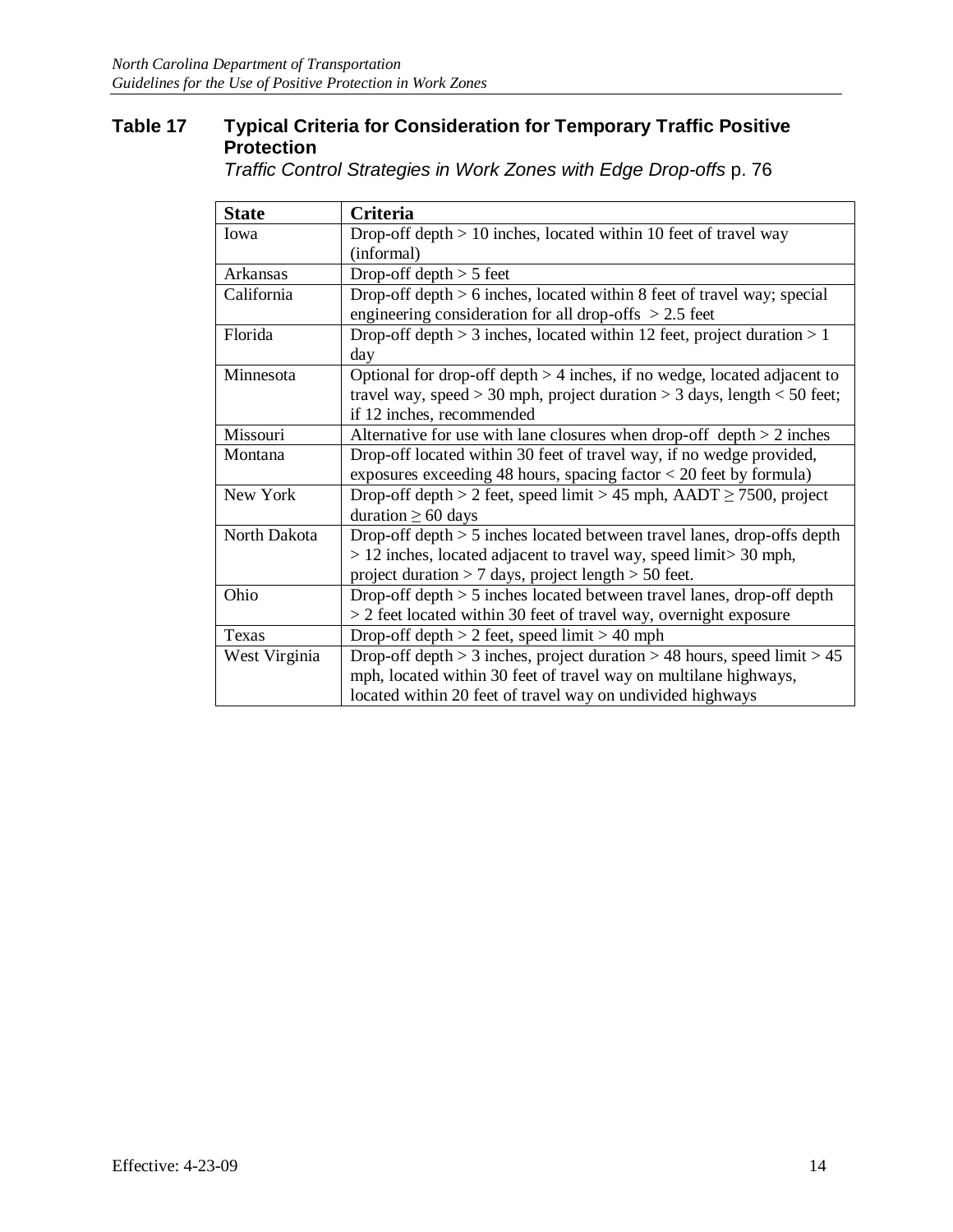# **DEFINITIONS**

**Clear Zone** is defined as the total roadside border area, starting at the edge of the traveled way, available for safe use by errant vehicles. This area may consist of a shoulder, a recoverable slope, a non-recoverable slope, and/or a clear run-out area. The desired minimum width is dependent upon traffic volumes and speeds and on the roadside geometry. Simply stated, it is an unobstructed, relatively flat area beyond the edge of the traveled way that allows a driver to stop safely or regain control of a vehicle that leaves the traveled way.

**Travel Way** is the portion of the roadway for the movement of vehicles, exclusive of shoulders.

**Transverable Slope** is a slope from which a motorist will be unlikely to steer back to the roadway but may be able to slow and stop safely. Slopes between 1V:3H and 1V:4H generally fall into this category**.** 

**Recoverable Slope** is a slope on which a motorist may, to a greater or lesser extent, retain or regain control of a vehicle by slowing or stopping. Slopes flatter than 1V:4H are generally considered recoverable.

**Non-Recoverable Slope** is a slope which is considered traversable but on which an errant vehicle will continue to the bottom. Embankment slopes between 1V:3H and 1V:4H may be considered traversable but non-recoverable if they are smooth and free of fixed objects.

# **REFERENCES/RESOURCES**

American Association of State Highway and Transportation Officials (2002). Roadside Design Guide.

Ivey, Don L., King K. Mak, Harold D. Cooner, and Mark A. Marek. "Safety in Construction Zones Where Pavement Edges and Drop-Offs Exist." Transportation Research Record 1163, 1988, pp. 43-62.

Center for Transportation Research and Education, Department of Civil and Construction Engineering, Iowa State University, "Traffic Control Strategies in Work Zones with Edge Drop-Offs", August 2002 p. 76.

Federal Highway Administration (2000). Manual on Uniform Traffic Control Devices (MUTCD). U.S. Department of Transportation, Washington, D.C.

Bryden, James and Mace, Douglas (2002). Guidelines for Design and Operation of Nightime Traffic *Control for Highway Maintenance and Construction,* National Cooperative Highway Research Program Report NCHRP-476, Transportation Research Board of the National Academies, Washington, D.C.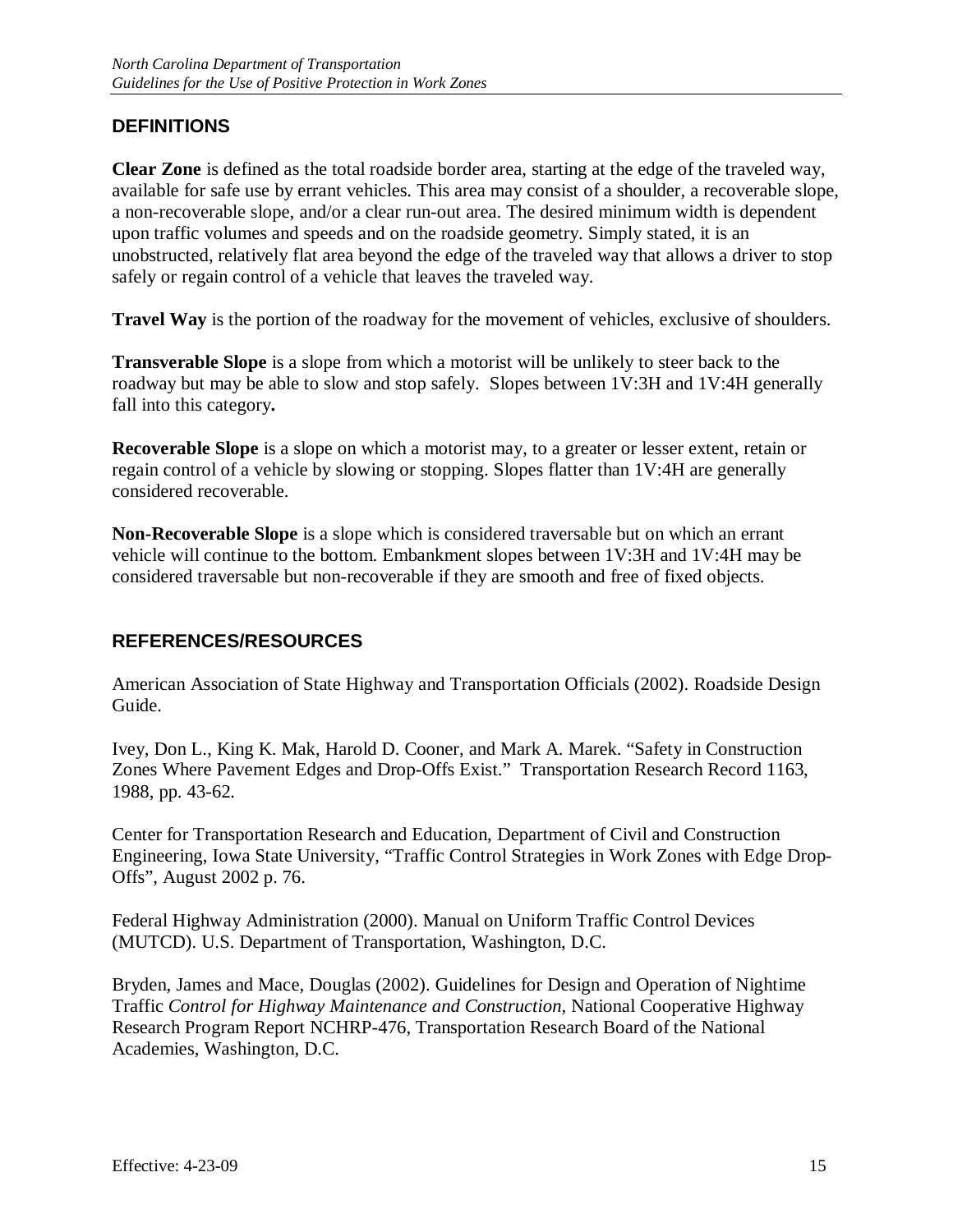**APPENDIX B Examples**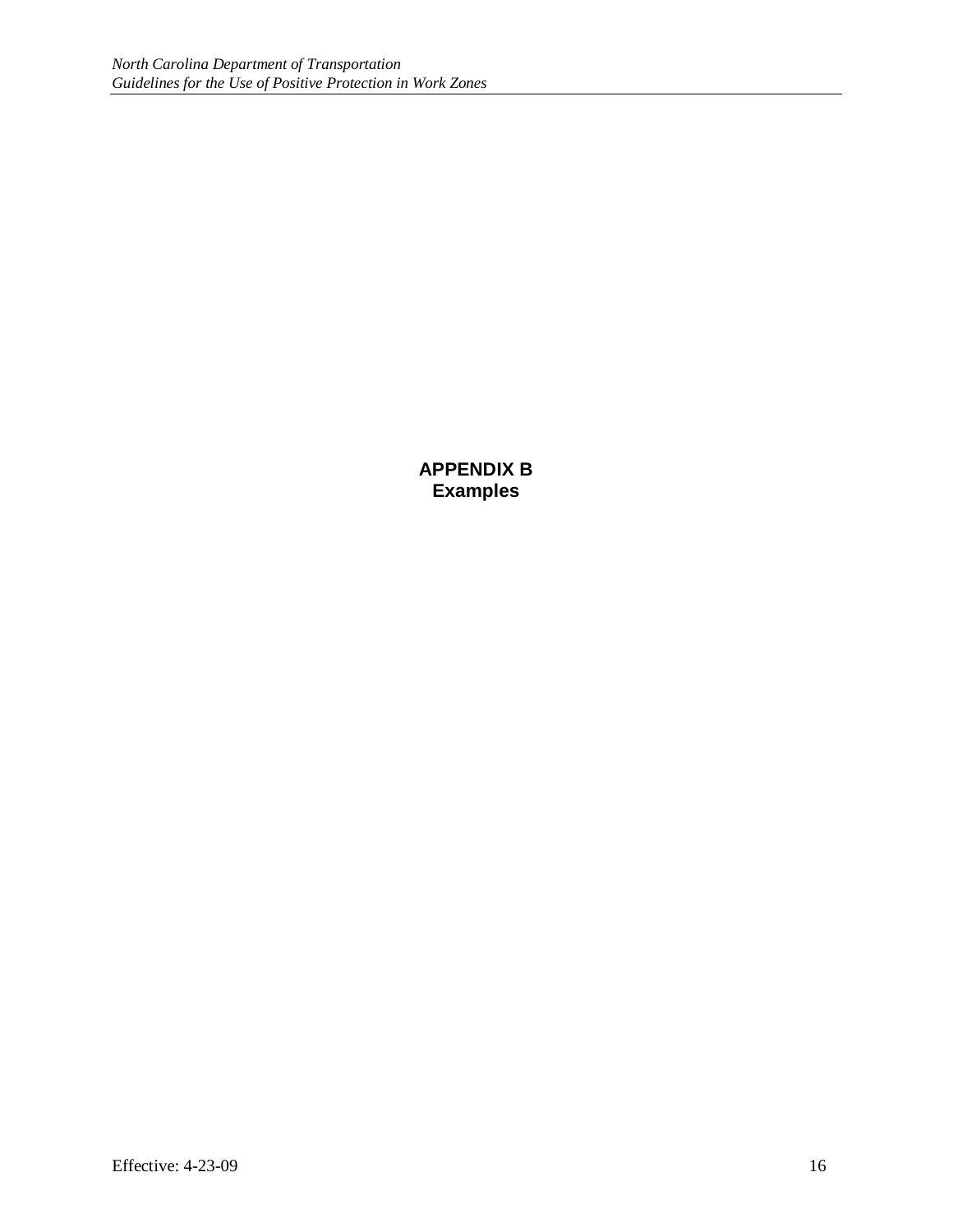R-5678 June 15, 2008 Note to File

# Engineering Study to determine if Positive Protection is warranted

#### Problem:

Culvert extension to one side of a 2L2W. Shoring is required to hold back existing fill slope once existing wings and headwall removed. Shoring location is approximately 15' right of the travelway. Several drives are within the possible length of need.

#### Exposure Control Measures investigated:

- 1. No available detour routes.
- 2. Using temporary pavement or on-site detour not practical due to stream/environmental impacts on the opposite side of the road.

#### Clear Zone:

Per Roadside Design Guide, the clear zone is 20 - 24' based on 60 mph speed and ADT of 6000. Since this is a work zone, assume the low end of this range.

The hazard is inside this range.

Traffic Speeds:

Posted speed is 55 mph but 85% is probably around 60 as this is a rural route; not heavily congested.

Roadway Geometry: Favorable; relatively flat and straight.

Duration:

Expect traffic to be exposed to the hazard for 1 month or less based on input from the Resident. (See FDFI minutes)

Impacts on project cost:

Significant. If PCB is used here, as many as 4 crash cushions would be necessary due to breaks in the PCB for the driveways.

## Conclusion:

The hazard is within the clear zone for a final design, however it is fairly close to the limit. It should be expected that motorist would have a heightened since of awareness due to advance warning signage and delineation. With this said, whether or not the hazard is within the clear zone in a work zone application is debatable.

It could be argued that the severity of crash would be worse striking PCB here and then redirected into the path of oncoming traffic.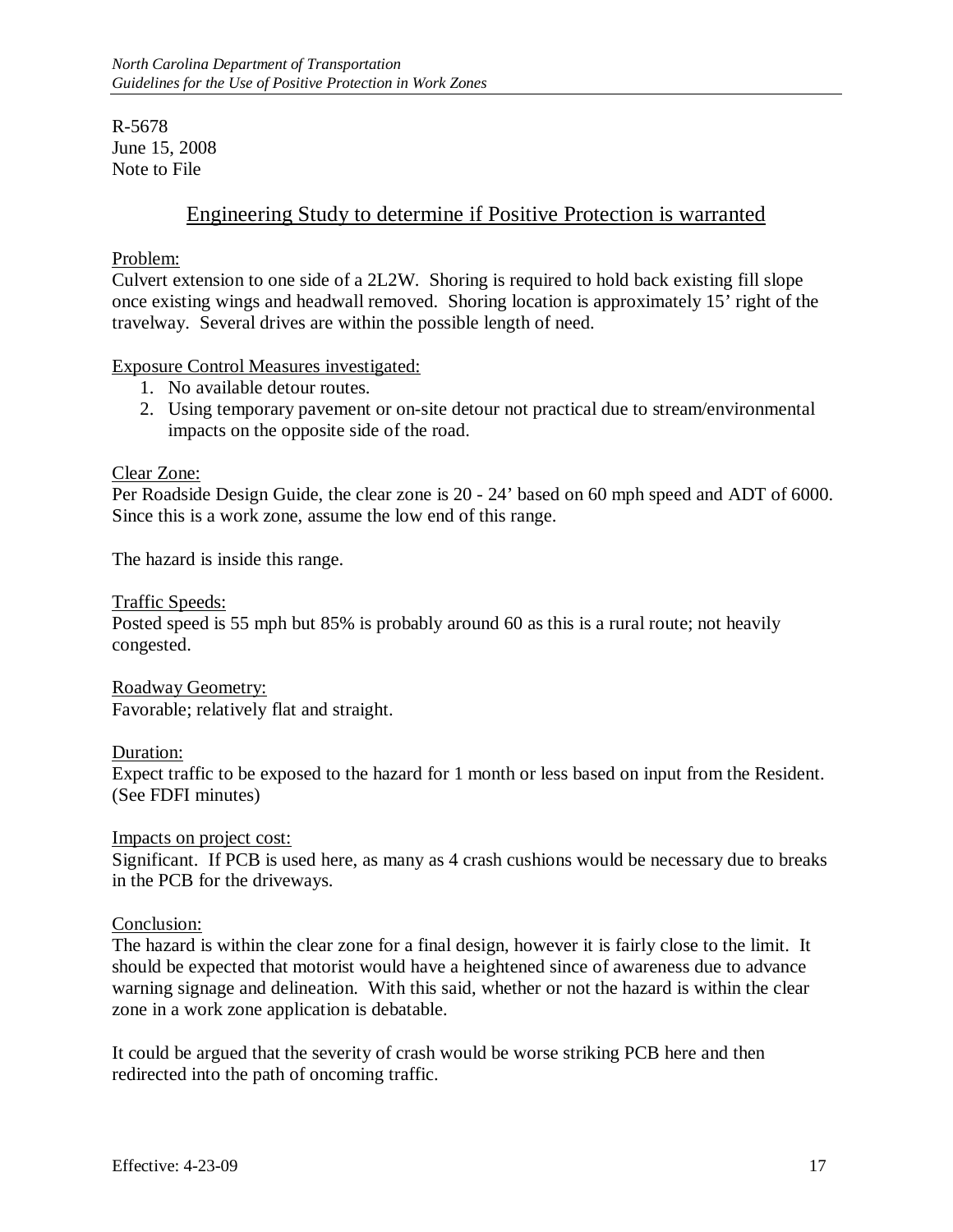Multiple crash cushions due to the drives significantly raises costs and the breaks in the PCB over a short length would lessen the effectiveness of PCB.

Based on this, in combination with the relatively short duration, I recommend not using positive protection at this site. I do recommend increasing the level of delineation at the site by using waterfilled barrier, not as positive protection, but has a superior delineator to drums or cones. This would also add a minor degree of positive protection that is much more forgiving than PCB.

#### Other Traffic Control Measures:

Will ask the Division to support an ICT to complete the work requiring barrier within an appropriate amount of time to minimize motorist's exposure.

A temporary speed reduction ordinance was investigated but the criteria were not met. It was determined, however, that an advisory speed panel of 55mph placed on stationary advance warning signs would be appropriate.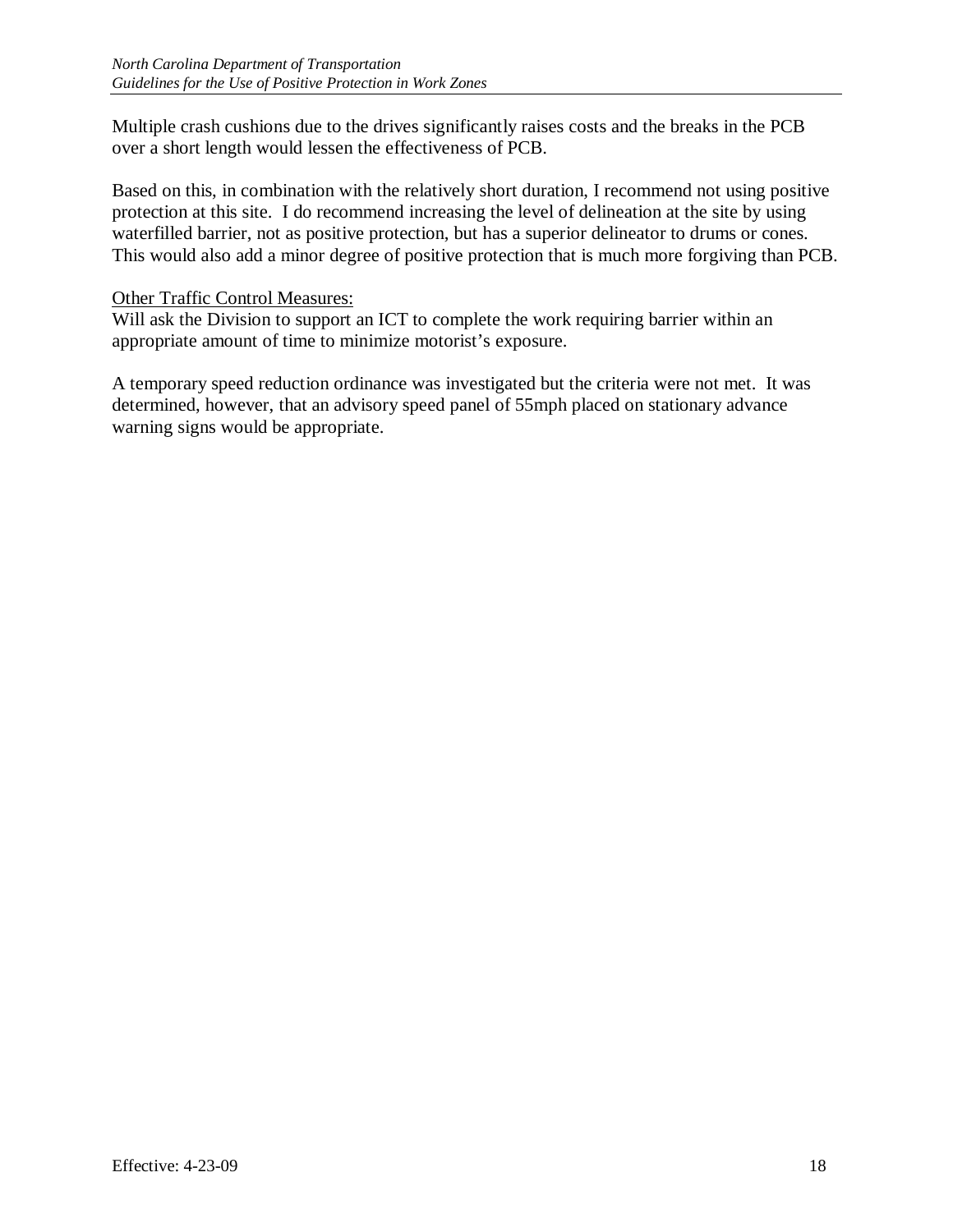R-1234 June 15, 2008 Note to File

# Engineering Study to determine if positive protection is warranted

#### Problem:

End Bent #2 shall be constructed during a full road closure under a 60 day ICT (see Phase I, Steps 3 thru 5). Upon completion, the road is reopened to traffic on the existing alignment with the exposed EB about 10 ft from the SB travel lane.

#### Exposure Control Measures investigated:

- 1. There is an available detour. However, three schools are located within 1 mile of the project and the Division as well as the School Board will only support an offsite detour during the summer months. This period will be used to construct the end bent. Attempt to persuade them to extend this period were unsuccessful.
- 2. Using temporary pavement or an on-site detour is impossible due to the proximity of the existing structure, environmental impacts to the existing stream, and possible impacts to a historic property within the project limits.

#### Clear Zone:

Per the RDG, Chart 3.1, the clear zone is 16 to 20 ft. based on a posted speed of 50 mph and a construction year ADT of 1300vpd. Since this is a work zone and there are 30 mph design exceptions in the roadway plan, I'm going with the low end of this range.

The hazard is 10 ft from the travel way; clearly within the clear zone even if a 30 mph speed is used for clear zone analysis.

#### Roadside Geometry

I'd describe geometry as quite adverse based on horizontal curvature of 15 degrees and a slope of 8%.

#### Duration:

I expect traffic to be exposed to the hazard for 1 to 3 months. Hazards associated with installation of PCB are a non issue because the PCB can be installed while the detour is in place.

#### Conclusion:

Positive Protection is warranted due to the long term presence of a rigid object clearly within the clear zone. Roadside geometrics are also clearly adverse. I believe it is reasonable to assume a higher than normal percentage of drivers using this facility is inexperienced due to the proximity of a high school. Offsite and onsite detours were investigated as a means to lessen the exposure of motorist. Neither were determined to be practical or feasible.